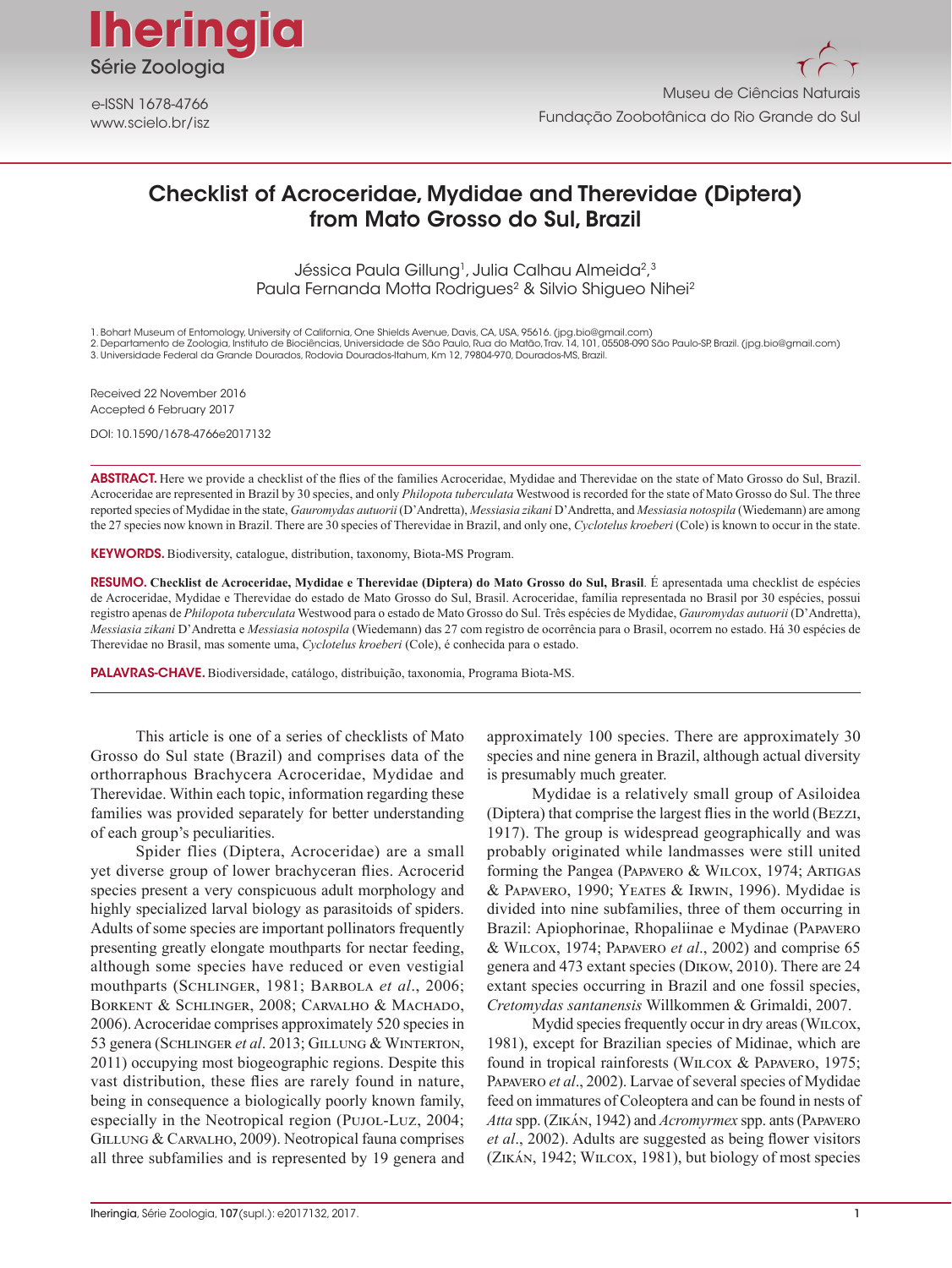is still unknown (Papavero *et al*., 2002). *Gauromydas heros* males (PERTY, 1833) visit flowers, but adult females were not recorded visiting flowers and might not feed (Zikán, 1942). Mydidae species are rarely sampled and seen in the field. Thus, this fly group is scarcely represented in most entomological collections. Very few records from the state of Mato Grosso do Sul are available, and this fact can be due both to natural low abundance of species in nature and lack of inventory studies in the state.

Therevidae flies are morphologically very similar to asilids, except for the absence of the excavated vertex characteristic of Asilidae. Therevids are characterized by a tapered abdomen and body size ranging from 2.5 to 15 mm. These flies are relatively rare and active during daytime, when they feed mostly on water, plant and insect secretions or even on insect excretions. They usually occur in dry areas (MAJER, 1997), but they can also be found in mountains and tropical humid regions (GAIMARI & WEBB, 2009). Larvae feed on other insects, mainly beetles, butterflies, moths and other flies that live in leaf litter, tree holes or sandy terrains (IRWIN & WEBB, 1992). A few species may even be cannibals and others are phytophagous (MAJER, 1997). Therevids are infrequently collected and sampled, because the predator larvae live inside dry and fragile substrates, and for this reason adults are found in the same areas (GAIMARI & WEBB, 2009). Thevids are better collected and sampled using malaise traps for their behavior could be easily predicted: usually they are flying in arid environments searching for water or displacing themselves along trails. Males of some species tend to set on beams of light in trails, usually waiting for females to mate. Some species may even have a very specific substrate for repose, from sand spots, rocks, herbs, leaves to trunks (GAIMARI & WEBB, 2009). Therevidae is divided into four subfamilies: Agapophytinae, Phycinae, Xestomyzinae e Therevinae (GAIMARI & WEBB, 2009). Worldwide, there are 1,123 described species in 119 genera (Thompson, 2008), and this number represents only 56,15% of the estimated fauna of Therevidae (GAIMARI & WEBB, 2009). Neotropical fauna comprises 147 species (Amorim *et al*., 2002).

Acroceridae, Mydidae and Therevidae are three ecologically important families of lower brachyceran flies. These three morphologically diverse groups are included in the suborder Muscomorpha.

# MATERIAL AND METHODS

Regarding Acroceridae, there is no catalog for neither Neotropical nor Brazilian species. Thus, distribution records were obtained through a search within published literature and references presented on the ZOOLOGICAL RECORD. No record was found within published literature, then the search was expanded and data from Master's dissertations and PhD theses were included. Therefore, no data directly from collections were included in the present check-list.

List of mydid species recorded for the state of Mato Grosso do Sul was performed using data from both available literature (Wilcox & Papavero, 1975; Papavero & Artigas, 1990; Papavero, 2009) and *online* catalog of Dikow (2010). Besides, information available from specimens deposited in the Museu de Zoologia da Universidade de São Paulo (MZSP) was included in the checklist of Mydidae. The terms "holotype" and "paratype" were substituted from "HT" and "PT", respectively. The abbreviation "new rec." was used to identify new occurrence records for Mato Grosso do Sul state.

The list of Therevidae species from Mato Grosso do Sul was based mainly on information presented by IRWIN & Webb (1992). Besides, a search for literature published from 1992 to 2010 on the ZOOLOGICAL RECORD database (Thomson Reuters) using the key-words Brazil, Therevidae and Neotropical was performed. As a complementary source of data, the following works were consulted: Gaimari & Irwin (2000), Hauser & Webb (2007), Webb (2005), Webb & Metz (2006; 2008).

#### RESULTS

#### **Checklist of species from Mato Grosso do Sul**

**Acroceridae**. Only a single species is recorded to Mato Grosso do Sul, according to the available literature: *Philopota tuberculata* Westwood, 1848 (GILLUNG, 2011). There is a record of a sole male specimen collected in the city of Maracaju in 1937, which is deposited in the National Museum of Natural History, Washington DC (USNM).

Most acrocerid species are rarely found in nature, probably a consequence of both their short adult life and intrinsic low abundance. In addition, they often are not widely distributed and occur locally. *Philopota tuberculata*, however, is an exception, being one of the most common acrocerid species collected in the Neotropical region, even in relatively great numbers. This species occurs in tropical semideciduous seasonal forests in South America and is recorded to Central-West, Southeast and South Brazil. Original vegetation covering the city of Maracaju was mainly the woody dense savannah (also known as "cerradão"), with portions of semideciduous seasonal alluvial forest along river margins. Unfortunately, the original vegetation covering the region is presently replaced by crops and pastures, resulting in an extreme reduction of native vegetation areas.

**Mydidae**. According to available literature (Papavero & Wilcox, 1968; Wilcox & Papavero, 1975; Wilcox *et al*., 1989; Papavero & Artigas, 1990; Papavero, 2009), two mydid species are recorded for the state of Mato do Grosso do Sul (MS): *Gauromydas autuorii* (D'Andretta, 1951) and *Messiasia zikani* D'Andretta, 1951. Besides, recently collected material from Porto Murtinho, MS was consulted and *Messiasia notospila* (Wiedemann, 1828) was also recorded for the state.

The material examined was:

*Messiasia notospila* (Wiedemann). BRAZIL: Mato Grosso do Sul (Porto Murtinho, arredores do Hotel Camalotes, 21°42'28"S, 57°35'00"O), 21-30.I.2008, 1 male, S. Nihei, R. Figueiredo & J. Almeida cols. (MZSP), new rec.

*Messiasia zikani* D'Andretta. BRAZIL: Mato Grosso do Sul (Corumbá, Serra do Urucum), 28.XI.1960, 1 male,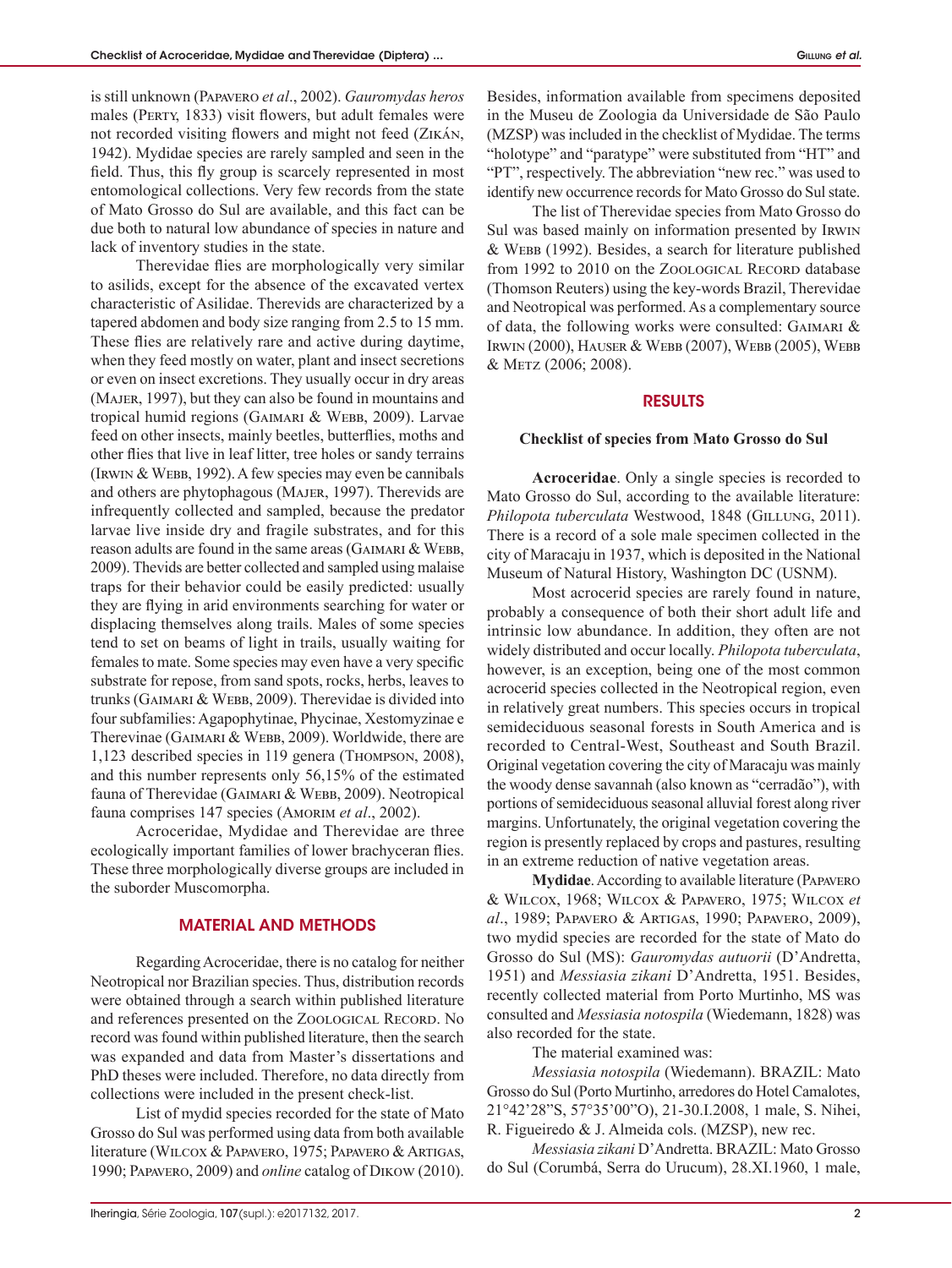K. Lenko col. *Messiasia zikani* D'Andretta, N. Papavero det. 1967 (MZSP).

Besides, type material was examined:

*Gauromydas autuorii* (D'Andretta). Maracajú/Mato Grosso/Brasil; Junho/1937; Serviço Febre/Amarela/M. E. S. Bras.; 20.126; Gauromydas/autuorii (D'And.)/N. Papavero det. PT female (MZSP).

**Therevidae**. Regarding therevid species from Mato Grosso do Sul, only one record was obtained within the literature published up to 2010: *Cyclotelus kroeberi* (Cole, 1960), a species included in the subfamily Therevinae.

## **Comparative species richness**

**Acroceridae**. Despite the apparent low richness of acrocerid fauna in Mato Grosso do Sul specifically, the actual diversity of species in the state, as well as in Brazil is probably much greater. We estimate that nearly 20 species are likely to occur in the state. This shows the lack of information available for the group in Brazil, especially in some states where collecting and sampling efforts were little up to now. Regardless of their ecological importance as endoparasitoids and their potential relevance for pollination, studies and sampling in Acroceridae are still scarce. This evidences the necessity of sampling in Brazil, as in Mato Grosso do Sul area, for instance.

**Mydidae**. There are 27 species occurring in Brazil, and even though this number is relatively low compared to other taxa, a greater number of species occurring in Mato Grosso do Sul is expected. Species widely distributed, such as *Dolichogaster brevicornis* (Wiedemann, 1821), *Gauromydas heros* (Perty, 1833), *G. apicalis* (Wiedemann, 1831) and *Protomydas coerulescens* (Olivier, 1811), are likely to also occur in the state since they are recorded from the states of São Paulo and Mato Grosso, which are adjacent to Mato Grosso do Sul (Papavero & Artigas, 1990). If collecting effort is increased in this region, it is very likely that new records and even new species would be found.

**Therevidae**. From Brazil, 30 species and 11 genera of Therevidae are recorded. The state of Amazonas (AM) presents the greater species richness (eight species), followed by Paraná (PR), Santa Catarina (SC) and Rio de Janeiro (RJ), each state with six recorded species. The estimated fauna of therevids for Mato Grosso do Sul is at least eight species, since many other species are recorded for the surrounding states: *Henicomyia flava* Lyneborg, *Brachylinga ornata* (Krober), *Cyclotelus beckeri* (Krober), *C. silacrusus* Irwin & Webb and *Anolinga melanothrix* Gaimari & Irwin) for São Paulo; *H. flava* Lyneborge for Mato Grosso and *H. flava* Lyneborg for Goiás. All of these species are likely to also occur in Mato Grosso do Sul.

### **Main research groups and collections**

**Acroceridae**. The two main research groups in Brazil conducting research in taxonomy and systematics of Acroceridae are the laboratories of Dr. José Roberto Pujol-Luz (Departamento de Zoologia, Instituto de Ciências Biológicas, Universidade de Brasília, Brasília, DF) and the laboratory

of Dr. Silvio Shigueo Nihei (Departamento de Zoologia, Instituto de Biociências - USP, Cidade Universitária, São Paulo, SP). As a former member of the second, Jéssica Paula Gillung has recently finished a revision of *Philopota* Wiedemann, 1830 the most diverse acrocerid genus in the Neotropical region, and intends to carry out phylogenetic studies of the group. No other researcher in South America is actively working on this group, according to the DIRECTORY of South American Dipterists <http://zoo.bio.ufpr.br/ diptera/south/index.html>. The major Brazilian institutions and collections holding acrocerid specimens are Museu de Zoologia da Universidade de São Paulo, São Paulo, SP (MZSP), Coleção Entomológica Pe. Jesus Santiago Moure, Curitiba, PR (DZUP) and Instituto de Pesquisas da Amazônia, Manaus, AM (INPA). These three museums hold less than two hundred specimens, most of them unidentified until recently (Carvalho *et al*., 2002). Efforts in bringing the family up to date have been made in the past five years by Jéssica Gillung, resulting in the identification of pinned specimens in collections and description of several new genera and species.

**Mydidae**. The two major Brazilian specialists in Mydidae are Dr. Nelson Papavero and MSc. Julia Calhau Almeida, who is finishing a phylogenetic study on the subfamily Mydinae as her PhD thesis at Universidade de São Paulo, São Paulo, Brazil, under supervision of Drs Silvio Nihei and Carlos Lamas. Currently, the most important specialist in mydids from other biogeographical regions is Dr. Torsten Dikow (Smithsonian Institution, EUA). The most important collection for Mydidae in Brazil is the Museu de Zoologia da Universidade de São Paulo, São Paulo, SP (MZSP). This collection holds the greater number of mydid specimens. Other important collections are: Coleção Entomológica do Instituto Osvaldo Cruz, Rio de Janeiro, RJ (CEIOC), Museu Nacional do Rio de Janeiro, Rio de Janeiro, RJ (MNRJ), Coleção Entomológica Padre Jesus Santiago Moure, Curitiba/PR (DZUP), Instituto Nacional de Pesquisas da Amazônia, Manaus, AM (INPA) and Museu Paraense Emílio Goeldi, Belém, PA (MPEG).

**Therevidae**. There are no research groups on Therevidae in Brazil. Description of new genera and species, and discovery of new occurrence records are being conducted mainly by foreign dipterists. The main researchers in Therevidae worldwide are Mark A. Metz, Michael E. Irwin, Martin Hauser, Stephen D. Gaimari and Shaun Winterton. Carvalho *et al*. (2002) provide information about six of the main Diptera collections in Brazil. Five Brazilian collections hold specimens of Therevidae: Coleção Entomológica Padre Jesus Santiago Moure, Curitiba, PR (DZUP); Instituto Nacional de Pesquisas da Amazônia, Manaus, AM (INPA); Museu Nacional do Rio de Janeiro, Rio de Janeiro, RJ (MNRJ); Museu Paraense Emílio Goeldi, Belém, PA (MPEG); and Museu de Zoologia da Universidade de São Paulo, São Paulo, SP (MZSP). The authors estimate that there are 516 specimens deposited in these collections, and approximately 48% of specimens are identified at least at genus level. The collection of Museu Paraense Emílio Goeldi,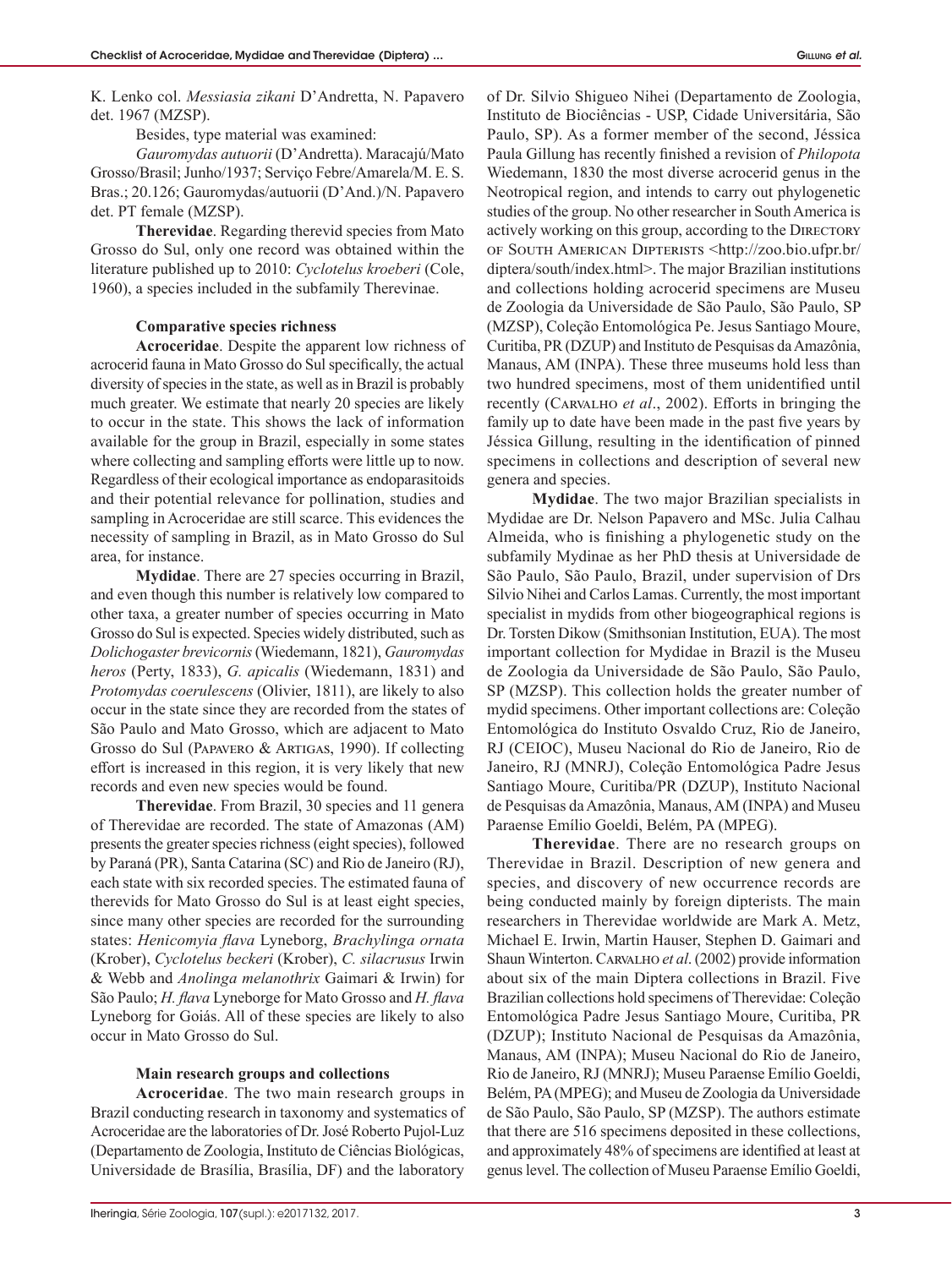Belém, PA (MPEG) is the only Brazilian Institution that does not hold any identified specimens, although therevids are represented by 149 pinned specimens in the collection.

### **Main neglected issues and research perspectives**

**Acroceridae**. Taxonomic and systematics studies as well as collecting and sampling of acrocerids in Brazil are still incipient. Many efforts are being directed to these aspects nowadays, but there is still much to be accomplished. There are still many new species and genera to be described and several taxonomic issues regarding Neotropical groups to be solved.

**Mydidae**. Despite many taxonomic and systematic works are being conducted on Mydidae, several important aspects are still neglected, such as the scarcity of taxonomic knowledge in some groups, especially species and genera from undersampled areas, such as Mato Grosso do Sul state. Biogeographical studies could only be performed accurately if more data on distributions of species are provided. Finally, studies on biology and behavior of species of Mydidae are still lacking. However, these studies are likely to be a challenge for specialists, because species are difficult to be found and observed in the field.

**Therevidae**. Generally, therevids are poorly studied and insufficiently known in Brazil. This fact is due mostly to the absence of specialists actively working on therevids in the country. New perspectives of research will be available with the results provided by the project "SISBIOTA Brazil: A network for studies on diversity, systematics and distribution of Diptera in the states of Mato Grosso, Mato Grosso do Sul and Rondônia". The general coordinator of this project is Professor Carlos José Einicker Lamas, from MZSP and up to now there are 22 researchers and 16 institutions from seven different Brazilian states engaged in the project. Many specimens are being collected and from now on, people should be trained to mount, identify and study all of this material.

Acknowledgements. The authors thank Fundação de Apoio ao Desenvolvimento do Ensino, Ciências e Tecnologia do Estado de Mato Grosso do Sul (Fundect) and Superintendência de Ciências e Tecnologia do Estado de Mato Grosso do Sul (Sucitec/MS) for the invitation to participate in this special fascicle of Iheringia, Série Zoologia and financial support for publication; and the research grants from CNPq (Proc. 563256/2010-9, 143050/2011-7) and FAPESP (FAPESP) (Proc. 2010/52314-0, 2009/07803- 6, 2009/17190-1).

#### **REFERENCES**

- Amorim, D. S.; Silva, V. C. & Balbi, M. I. P. A. 2002. Estado do conhecimento dos Diptera neotropicais. *In*: Costa, C.; Vanin, S. A.; Lobo J. M. & Melic, A. eds. **Proyecto de Red Iberoamericana de Biogeografia y Entomología Sistemática PrIBES**. Zaragoza, Sociedad Entomológica Aragoneza y CYTED, p.29-36.
- d'Andretta, M. A. V. 1951. Contribuição para o conhecimento da família Mydaidae. Gêneros: *Mydas* F., 1794 e *Messiasia*, gen. n. (Diptera). **Papéis Avulsos do Departamento de Zoologia 10**(1):1-76.
- Artigas, J. N. & Papavero, N. 1990. Studies of Mydidae (Diptera). V. Phylogenetic and biogeographic notes, key to the American genera and illustrations of spermathecae. **Gayana**, Zoologia **54**(3-4):87-116.
- Barbola, I. F.; Laroca, S.; Almeida, M. C. & Nascimento, E. A. 2006. Biologia floral de *Stachytarpheta maximiliani* Scham. (Verbenaceae) e seus visitantes florais. **Revista Brasileira de Entomologia 50**:498-504.
- Bezzi, M. 1917. A maior mosca do mundo. **Chácaras e Quintais 16**(4):289- 291.
- BORKENT, C. J. & SCHLINGER, E. I. 2008. Pollen loads and pollen diversity on bodies of *Eulonchus tristis* (Diptera: Acroceridae): implications for pollination and flower visitation. **The Canadian Entomologist 140**:257-264.
- Carvalho, C. J. B.; Couri, M. S.; Toma, R.; Rafael, J. A; Harada, A. Y.; Bonnato, S. R.; Henriques, A. L. & Gastal, H. A. O. 2002. Principais Coleções Brasileiras de Diptera: Histórico e situação atual. *In*: Costa, C.; Vanin, S. A.; Lobo J. M. & Melic, A. eds. **Proyecto de Red Iberoamericana de Biogeografía y Entomología Sistemática PrIBES**. Sociedade Entomológica Aragonesa, Zaragoza, Vol. 2, p.37-52.
- Carvalho, R. & Machado, I. C. 2006. *Rodriguezia bahiensis* Rchb. f.: biologia floral, polinizadores e primeiro registro de polinização por moscas Acroceridae em Orchidaceae. **Revista Brasileira de Botânica 29**:461-470.
- DIKOW, T. 2010. Apioceridae & Mydidae web-site. Available at: <http:// www.mydidae.tdvia.de>. Accessed on 15 October 2012.
- Directory of South American Dipterists. Available at: <http://zoo. bio.ufpr.br/diptera/south/index.html>. Accessed on 20 August 2012.
- Gaimari, S. D. & Irwin, M. E. 2000. Phylogeny, classification, and biogeography of the cycloteline Therevinae (Insecta: Diptera: Therevidae). **Zoological Journal of the Linnean Society 129**:129-240.
- Gaimari, S. D. & Webb, D. W. 2009. Therevidae (Stiletto Flies). *In*: Brown, B. V.; Borkent, A.; Cumming, J. M.; Wood, D. M.; Woodley, N. E. & Zumbado, M. eds. **Manual of Central American Diptera**. Ottawa, NRC Research Press, vol. 1, p.633-647.
- Gillung, J. P. 2011. **Revisão taxonômica e análise cladística de** *Philopota* **Wiedemann (Diptera, Acroceridae).** Dissertação de mestrado. São Paulo, Universidade de São Paulo. 180p.
- Gillung, J. P. & Carvalho, C. J. B. 2009. Acroceridae (Diptera): a pictorial key and diagnosis of the Brazilian genera. **Zootaxa 2175**:29-41.
- Gillung, J. P. & Winterton, S. L. 2011. New genera of philopotine spider flies (Diptera: Acroceridae) with a key to living and fossil genera. **Zookeys 127**:15-27.
- HAUSER, M. & WEBB, D. W. 2007. A revision of the new world stiletto fly genus *Ataenogera* Kröber (Diptera: Therevidae: Phycinae) with the description of two new species. **Zootaxa 1530**:41-67.
- IRWIN, M. E. & WEBB, D. W. 1992[1991]. Brasilian (sic!) Therevidae (Diptera): a checklist and discriptions (sic!) of species. **Acta Amazonica 21**:85-121.
- Majer, J. M. 1997. Family Therevidae. *In*: Papp, L. & Darvas, B. eds. **Manual of Palaeractic Diptera**. Hungary, Nematocera and lower Brachycera Budapest, Science Herald, vol.2, p.519-529.
- Olivier, G. A. 1811. Insectes [i. E., Arthropoda]. *In*: Société de Gens de Lettres, de Savans et D'Artistes, Encyclopédie méthodique. **Histoire Naturelle 8**(5):1-360.
- Papavero, N. 2009. Catalogue of Neotropical Diptera. Mydidae. **Neotropical Diptera 14**:1-31.
- Papavero, N. & Artigas, J. N. 1990. Studies of Mydidae (Diptera). VI. Catalogue of the American species. **Gayana**, Zoologia **54**(3-4):117-134.
- Papavero, N.; Pimentel, T. & Rafael, J. A. 2002. Insecta Diptera Mydidae (Mydaidae, Mydasidae). **Fauna da Amazônia Brasileira 2**:1-15.
- Papavero, N. & Wilcox, J. 1968. Family Mydidae (Mydaidae, Mydasidae). *In*: Papavero, N. ed. **A catalogue of the Diptera of the Americas South of the United States**. São Paulo, Departamento de Zoologia, Secretaria da Agricultura. vol. 34, p.1-20.
- Papavero, N. & Wilcox, J. 1974. Studies of Mydidae (Diptera) systematics and evolution. I. A preliminary classification in subfamilies, with the description of two new genera from the Oriental and Australian regions. **Arquivos de Zoologia 25**(1):1-34.
- Perty, M. 1833. Insecta brasiliensia. *In*: **Delectus animalium articulatorum quae exitinere per Brasiliam, annis MDCCCXVII-MDCCCXX jussu et auspiciis Maximiliani Josaephi I. Bavariae Regis augustissimi peracto collegerunt Dr. J. B. de Spix et Dr. C. F. Ph. De Martius**. Munich, F. S. Hübschmann; Leipzig, Fleischer., p. 125-224.
- Pujol-Luz, J. R. P. 2004. A associação de *Philopota* sp. Wiedemann (Diptera, Acroceridae) com flores do gervão-azul, *Stachytarphetta cayanensis* (Verbenaceae) na Ilha da Marambaia, Rio de Janeiro, Brasil. **Entomología y Vectores 11**:681-687.